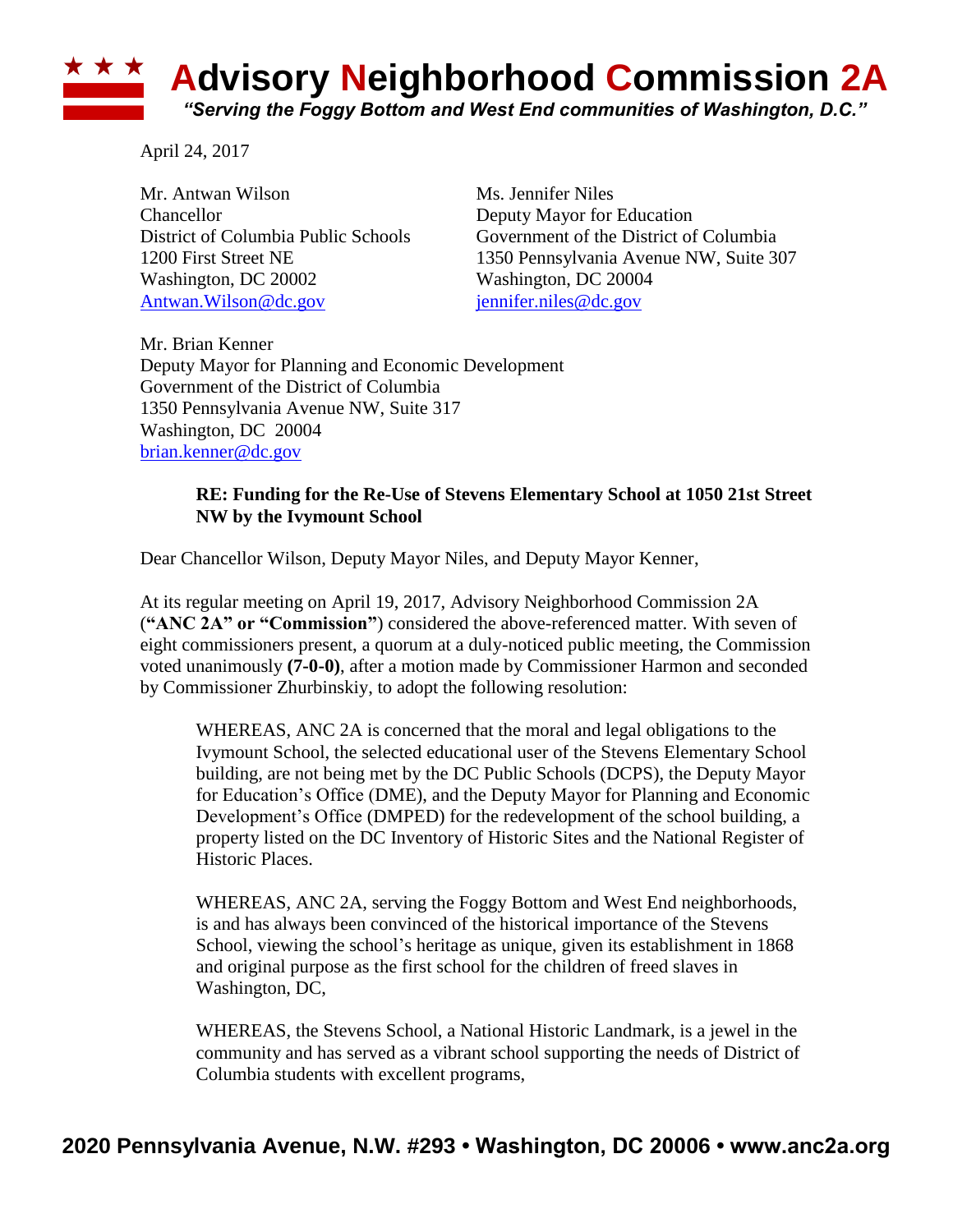## ★ ★ ★ **Advisory Neighborhood Commission 2A**

*"Serving the Foggy Bottom and West End communities of Washington, D.C."*

WHERES, the Stevens School has served generations of African Americans and community members in Washington, DC, and includes among its notable graduates Charles Drew, Petey Greene, Jr., Roberta Flack, Amy Carter, Colby King, Rayford Logan, Robert Hooks, and Jonathan Ogden,

WHEREAS, from 2008 through 2011, ANC 2A, the community, and the parents of Stevens School students unsuccessfully fought the closure of this historic school that has been a jewel in DC's African American, Foggy Bottom, and West End communities since 1868,

WHEREAS, ANC 2A, the community, and the parents of Stevens School students fought to retain this historic school for an educational usage that honored the memory of abolitionist Thaddeus Stevens when the school was shuttered for economic development,

WHEREAS, on November 29, 2011, DMPED, in conjunction with DME, solicited two requests for expressions of interest (RFEI) from private developers and educational users to (1) redevelop the land adjacent to the historic Stevens School and (2) rehabilitate the existing historic Stevens School building for an educational user,

WHEREAS, ANC 2A and DMPED coordinated an extensive public hearing process for the RFEIs with extensive public input in 2011 and 2012, and ANC 2A unanimously resolved, after extensive public input, that the Ivymount School was a top educational user candidate, supported by the community, in its resolution dated August 15, 2012,

WHEREAS, DMPED selected Akridge as the development finalist, and with the input of DME, DMPED selected the Ivymount School as the educational finalist, and on December 2, 2014, the DC Council passed the "Stevens School Disposition Emergency Declaration Resolution of 2014" (R20-0722) and the "Stevens School Surplus Declaration and Approval Resolution of 2014"(R20- 0708)," which were signed by the Mayor, providing for the disposition of the Stevens School and the adjoining development parcel to Akridge and the Ivymount School,

WHEREAS, the previously-mentioned RFEIs and legislation contemplated a private-public partnership between the Ivymount School and DCPS, DME, and DMPED, wherein funding flowing from DCPS and DCPS' Office of Special Education (OSE) to the Ivymount School would be forthcoming so that the Ivymount School could run a premier program modeled on their Model Asperger Program (MAP), serving 50 elementary-aged students with High Functioning Autism (HFA) from DCPS and DC charter schools,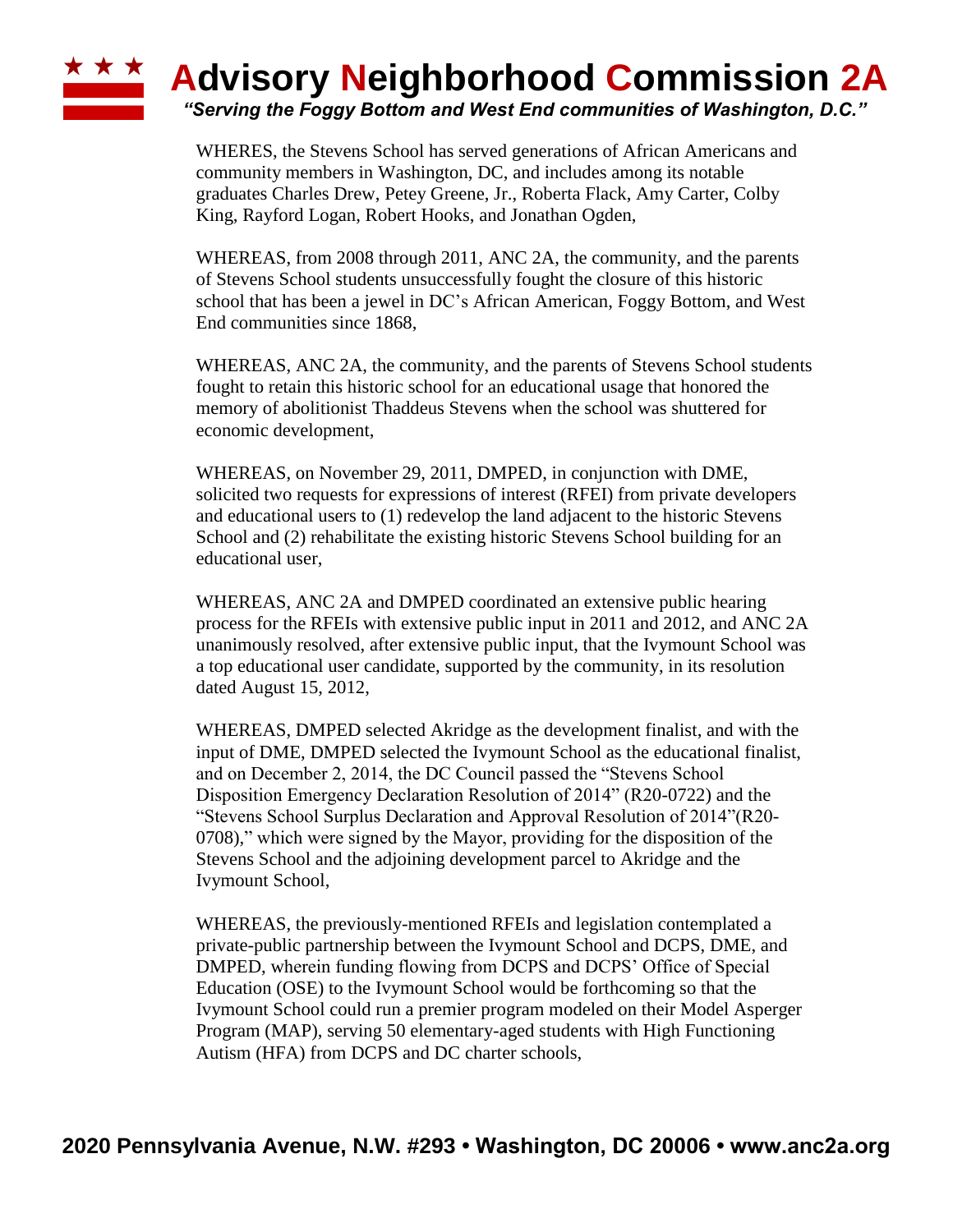

WHEREAS, OSE and the Ivymount School signed a letter of intent in September of 2013, memorializing this funding arrangement, whereby OSE would fund 50 students once the Ivymount School occupies the renovated Stevens School and 25 students prior to that point,

WHEREAS, DCPS signed a letter on February 3, 2015, stating "DCPS-OSI looks forward to continuing a public-private partnership with The Ivymount School….the growth of this successful collaboration between Ivymount and DCPS will provide significant added benefit to the students of our city. We look forward to continuing our partnership with Ivymount",

WHEREAS, the Ivymount School relied on the previously-mentioned representations and contractual obligation by DMPED, DCPS, and DME, and

WHEREAS, it appears DCPS, DME, and DMPED have not committed to fully funding the 50 students once the Ivymount School occupies the renovated Stevens School and 25 students prior to that point, either because of lack of coordination or an attempt to renegotiate the terms or possibly an effort to secure another educational provider, thereby reneging on their obligations to the Ivymount School.

THEREFORE, BE IT RESOLVED that ANC 2A insists that the DC Public Schools and the Deputy Mayor for Education's Office, with the support of the Deputy Mayor for Planning and Economic Development's Office, honor their original commitment to the Ivymount School, as adjusted for inflation and current operating costs, and commit to fully funding seats for 50 students once the Ivymount School occupies the renovated Stevens School and 25 students prior to that point, as the DC Public Schools and the DC Public Schools' Office of Special Education agreed to in the past, and support the Ivymount School as the educational provider for the historic Stevens School development.

Commissioners Florence Harmon [\(2A06@anc.dc.gov\)](mailto:2A06@anc.dc.gov) and Patrick Kennedy  $(2A01@anc.dc.gov)$  are the Commission's representatives in this matter.

ON BEHALF OF THE COMMISSION.

Sincerely,

fithere A Thirping

Patrick Kennedy Chairperson

CC: Councilmember Jack Evans, Ward 2